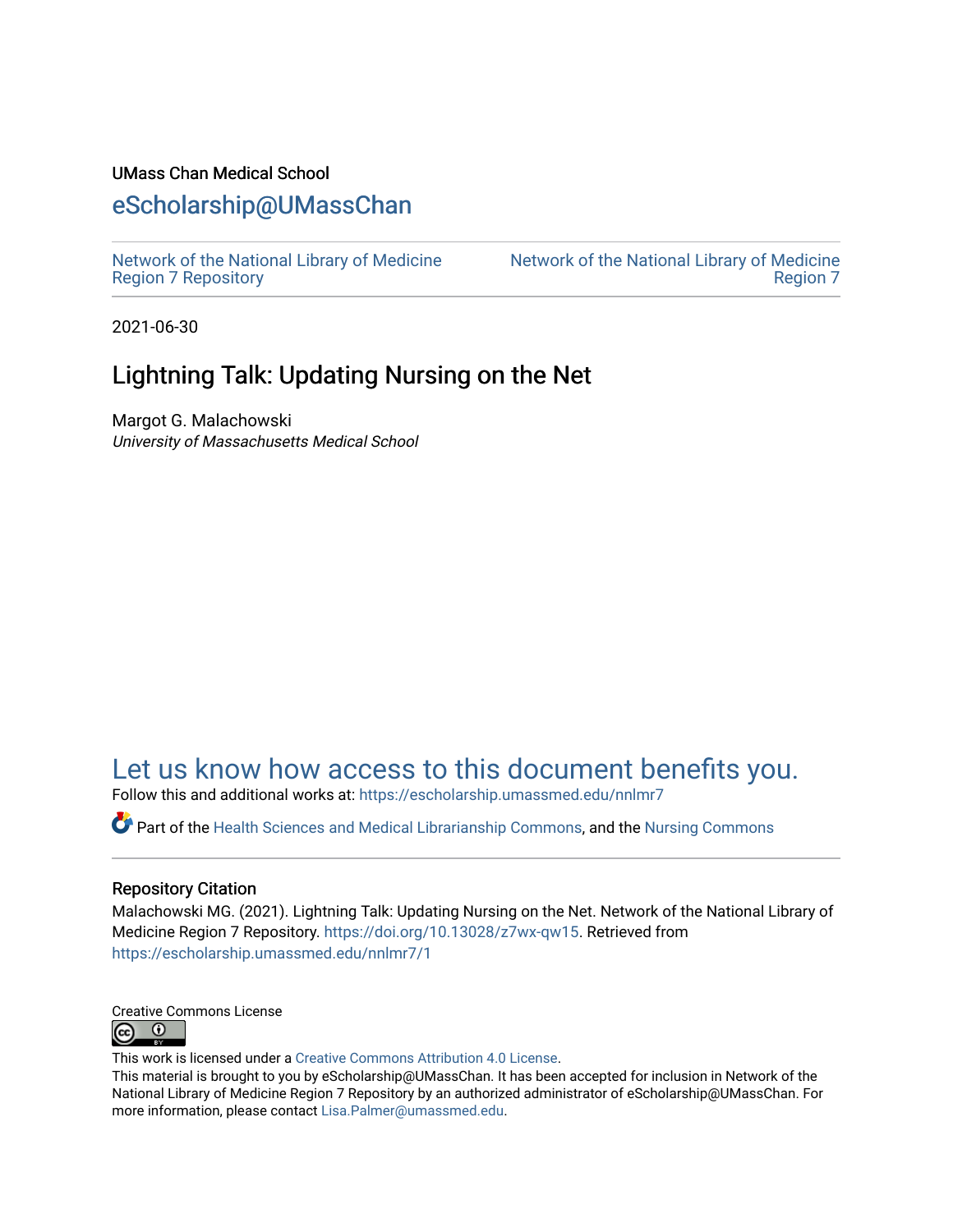# **Updating "Nursing on the Net" Instruction**

Margot Malachowski, MLS, AHIP (she/her) Network of the National Library of Medicine, Region 7 Maine Academic Libraries Day June 30, 2021

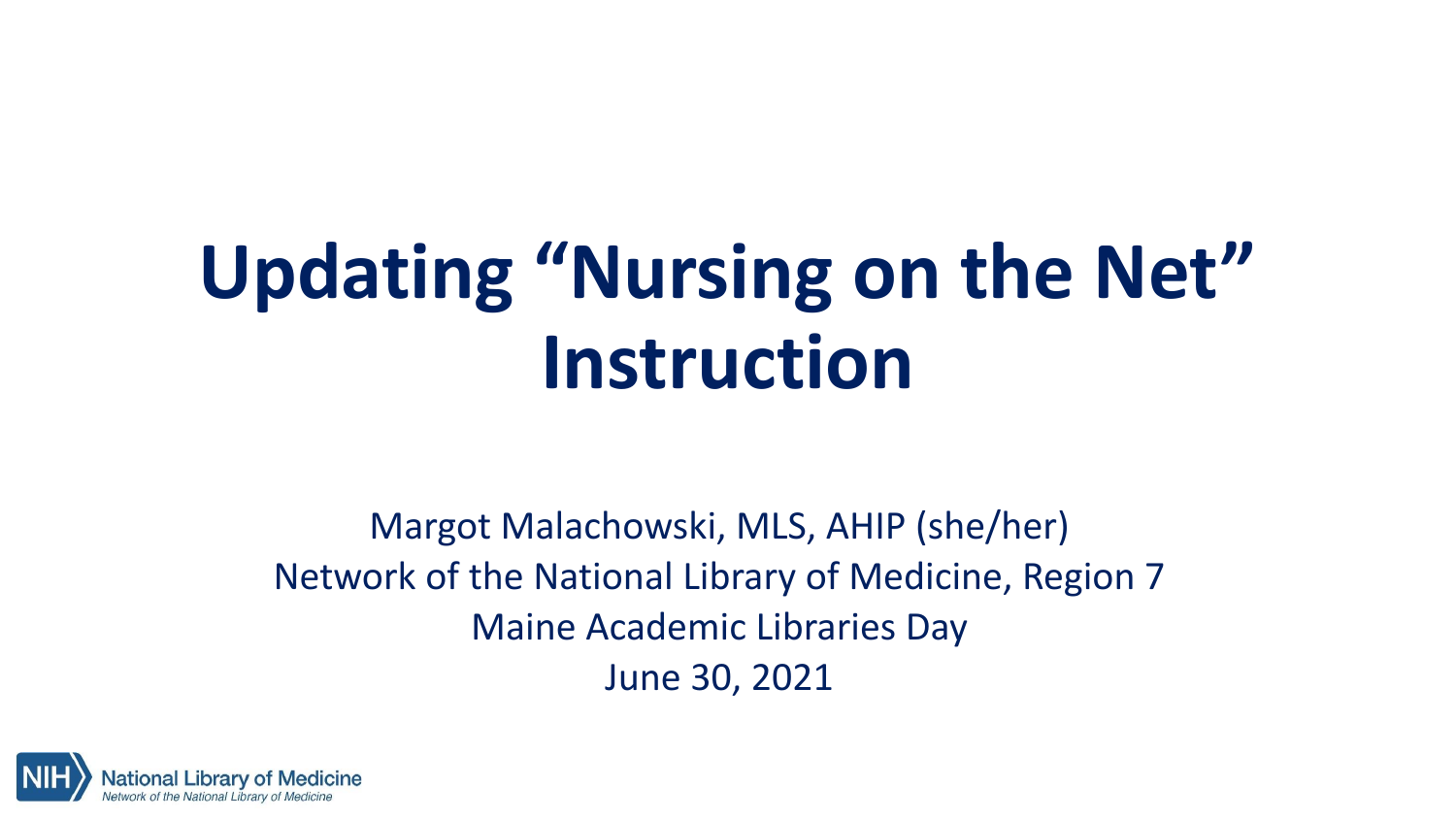# Updating "Nursing on the Net"

- 1. Teach participants how to evaluate quality health websites for nurses;
- 2. Enable participants to describe and evaluate quality nursing resources available on the Internet;
- 3. Demonstrate searches for nursing literature in PubMed.



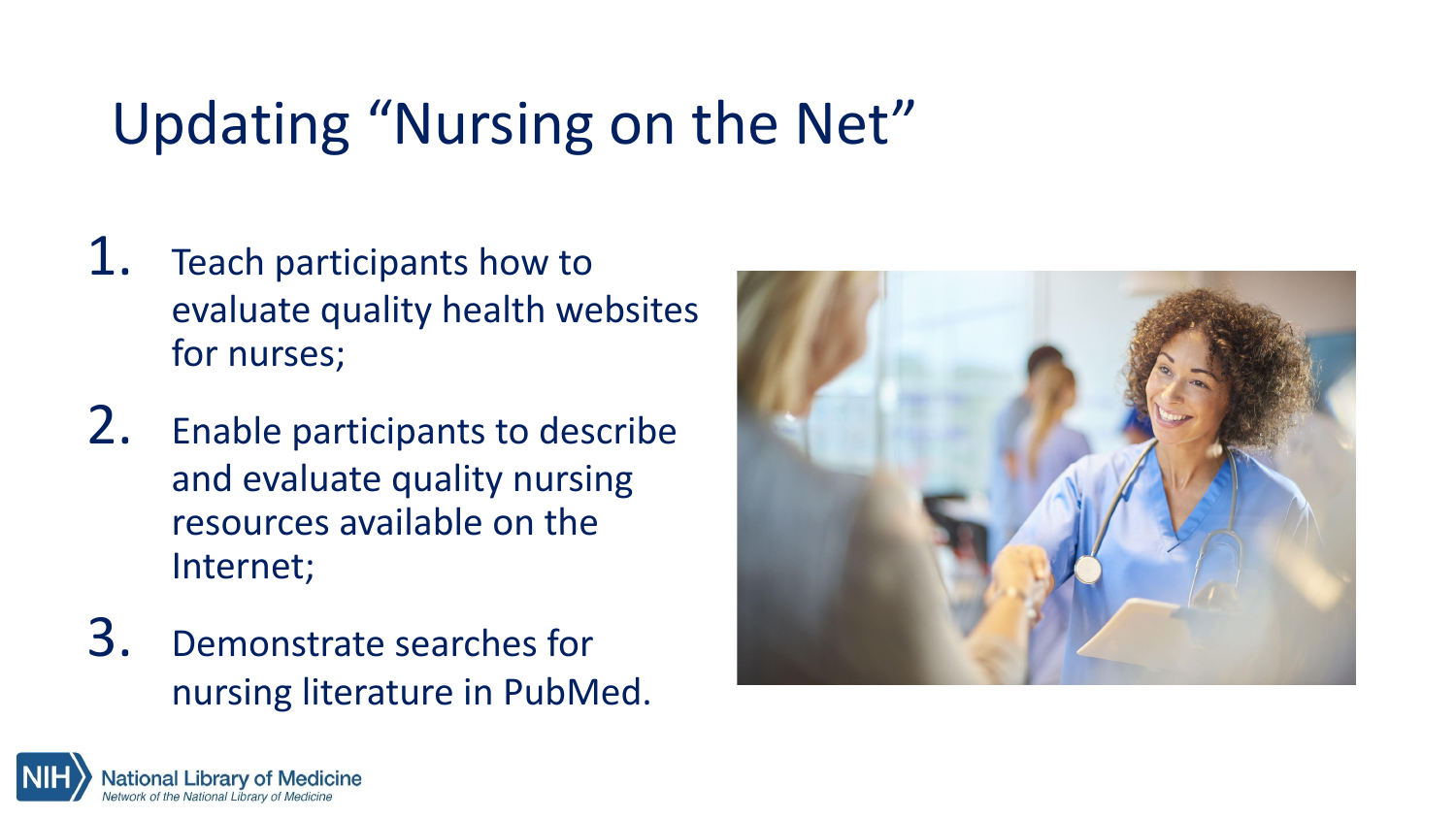# Building Reference Skills for Nursing and Allied Health Research

- 1. Connect National Library of Medicine resources to the needs of nursing and allied health professionals.
- 2. List the ways librarians can support the information needs of their nursing and allied health audiences.



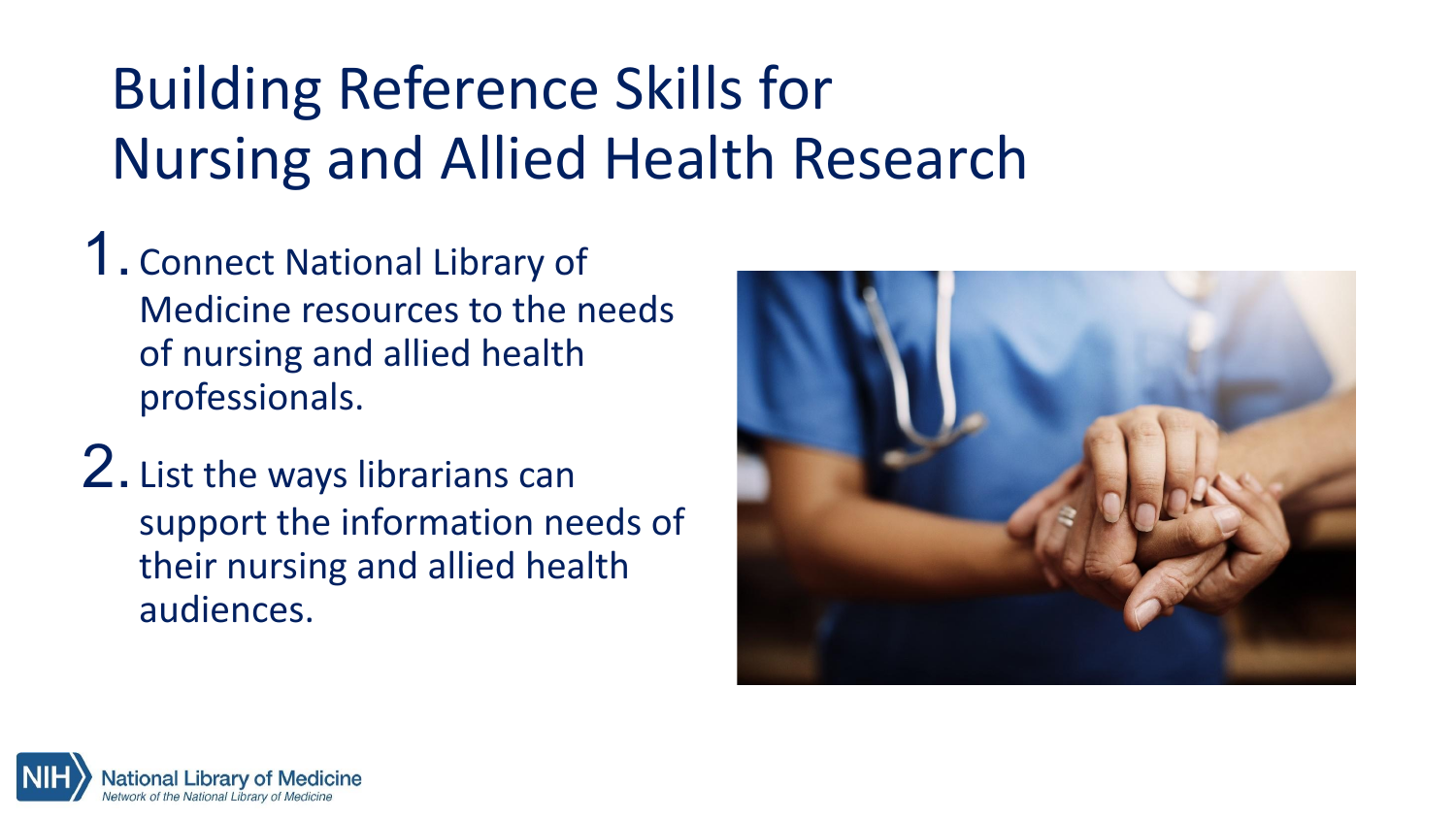### Our Process

Team agreed to investigate needs and best practices for librarians teaching nursing and allied health professionals.

Shared relevant information resources, sharpened the learning objectives, and offered ideas for course activities.



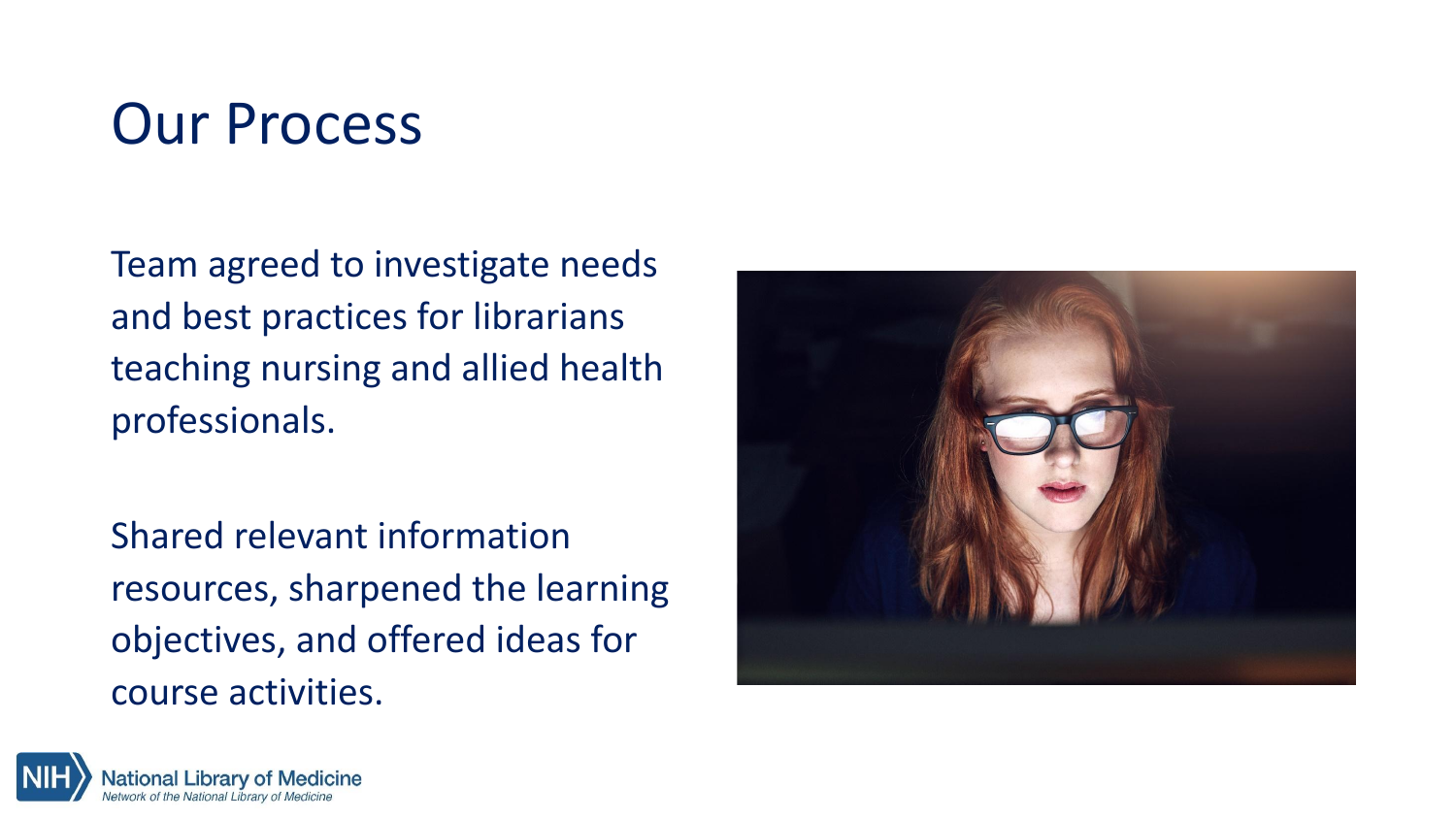## Building Reference Skills

Three-week asynchronous course that is designed for library staff who support, or want to support, nursing and allied health professionals.

Course Home



#### Welcome to Building Reference Skills for Nursing and Allied Health Research!

Before you begin with the course content, please:

- · Watch our Intro video
- Review the course syllabus
- Learn about the NNLM (optional)

This content will remain available to you throughout the course if you ever have any questions.

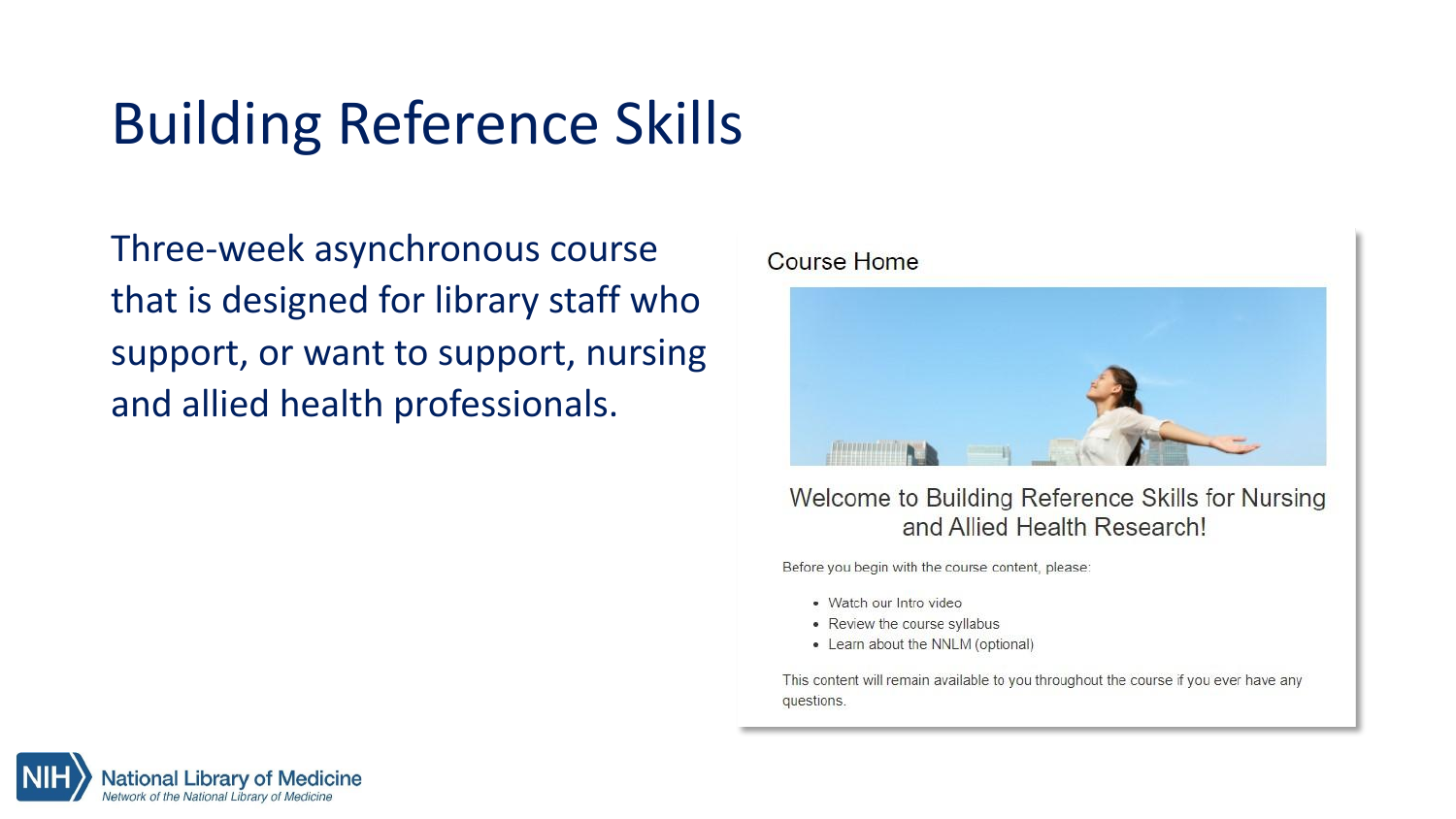### Reflective Practice

Asked to reflect upon how they can improve library services to nursing and allied health professionals in their work environment.



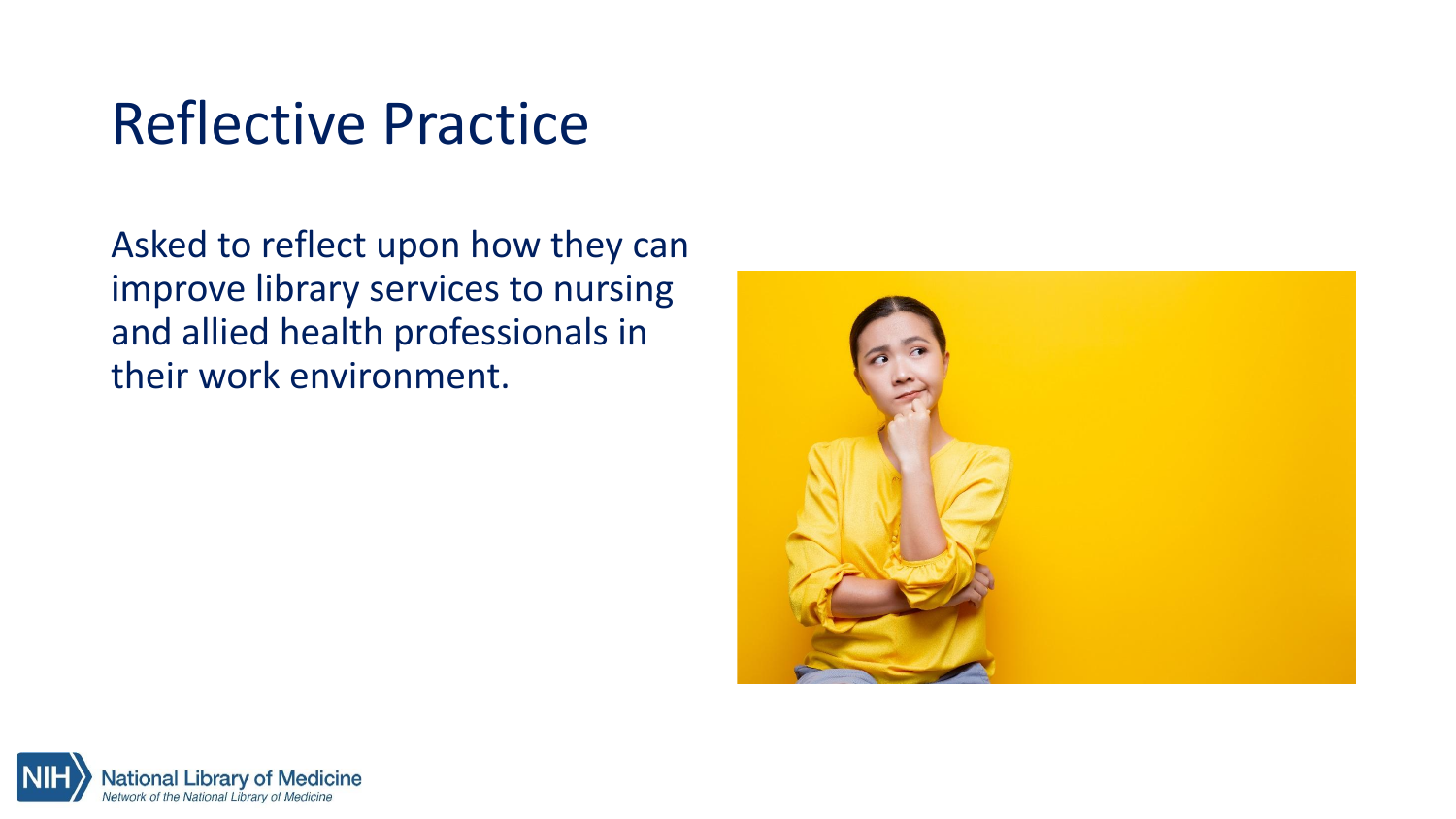#### How will participants use what they learned?

- •Incorporate NLM resources into **LibGuides**
- •Use search examples from this class in their own instruction
- Share NLM resources with students, faculty and clinicians.



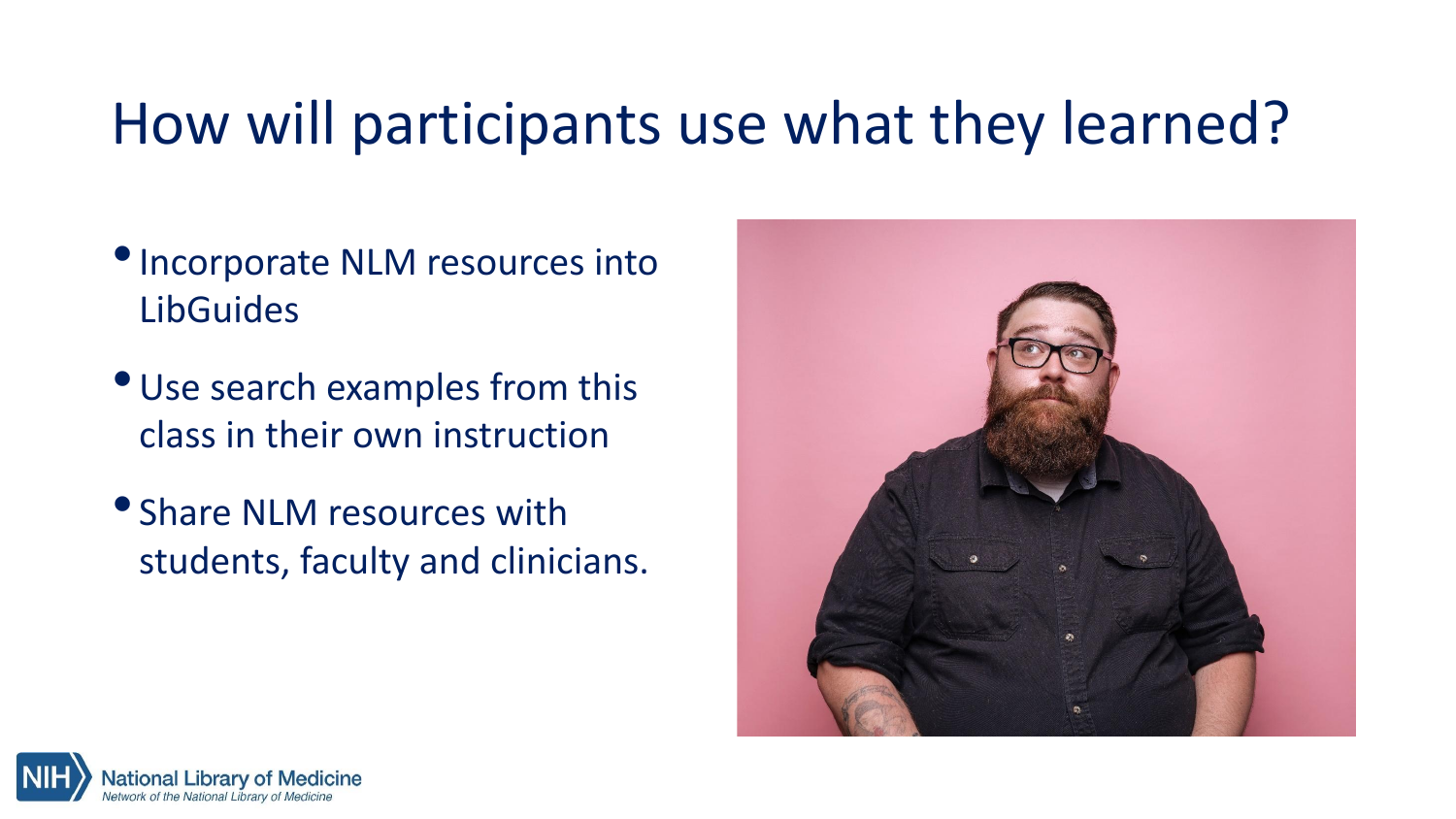## What did participants like?

- Knowledge Checks
- Professional Development Plan
- •Drugs Comparison Chart
- Self Paced Learning



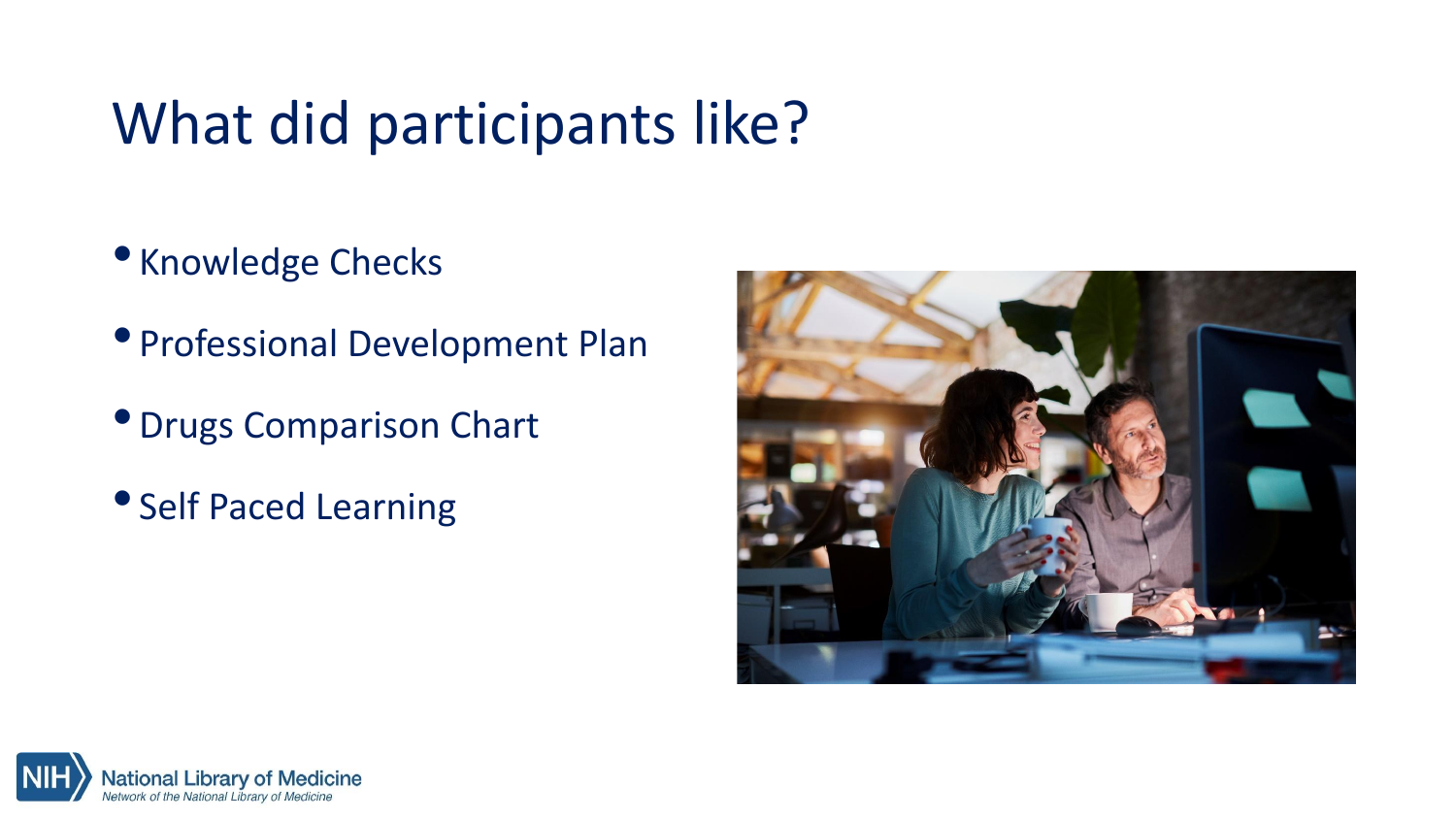## What did participants dislike?

- Confusing course navigation
- Content too basic
- •Not enough time